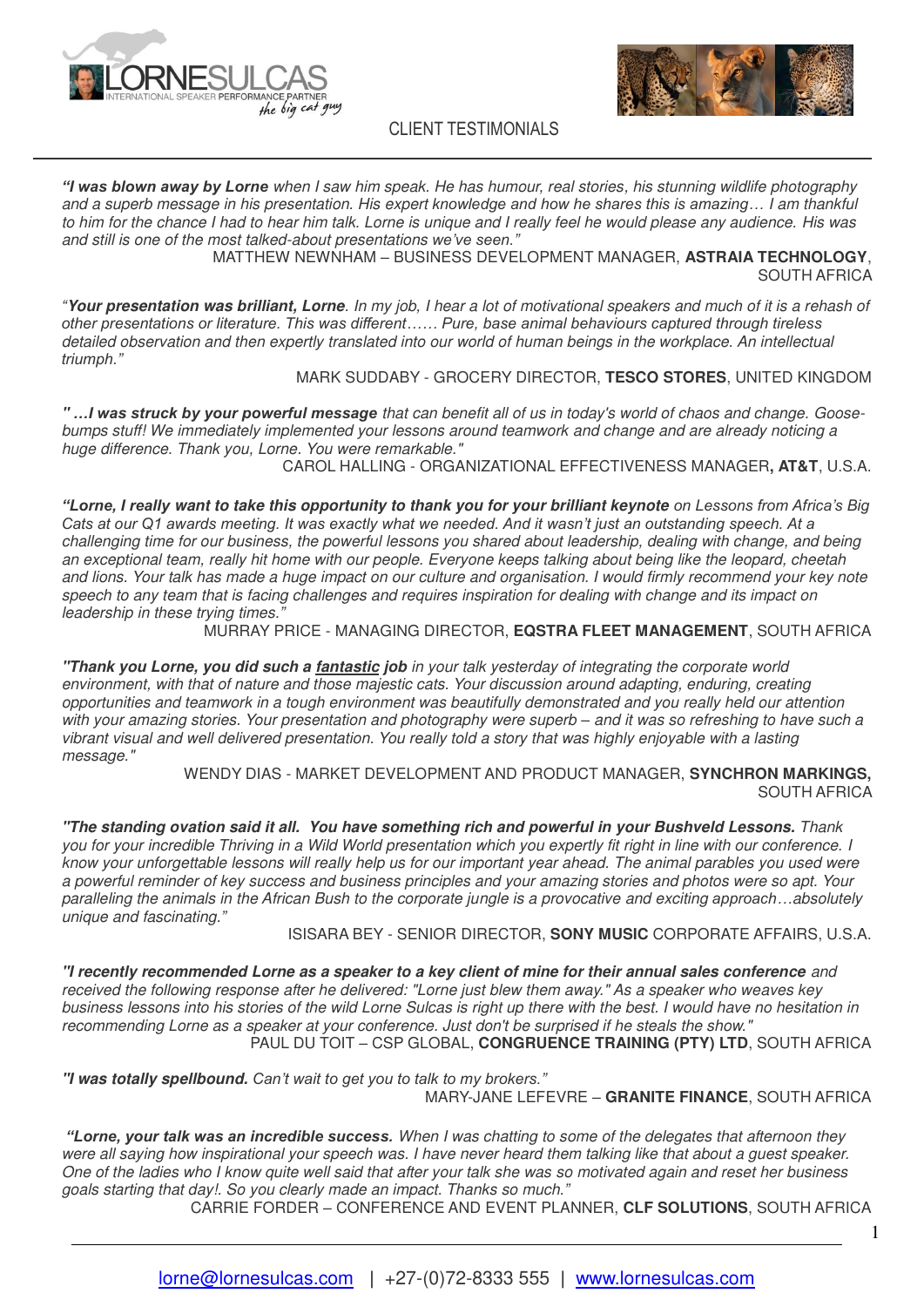



 $\mathcal{L}_\text{max}$  and  $\mathcal{L}_\text{max}$  are the set of the set of the set of the set of the set of the set of the set of the set of the set of the set of the set of the set of the set of the set of the set of the set of the set o

*"Lorne, I want to personally thank you … The crucial lessons you shared in your presentati*ons added real value to our IPM conferences, Excellence Mindset and out of the box thinking... You made them so relevant to our world. Your delivery is professional, entertaining and inspiring - every time... absolutely outstanding. Whenever I talk to IPM delegates, *the 'lessons* that Big Cat guy *spoke on'* is one thing they all really remember and still talk about." DALE CROSSMAN - ED.D, IPM PROGRAMS, **NASA**, U.S.A.

*"Riveting talk! I could listen to you for hours.* Powerful and inspiring. You bring the lessons from the big cats into our world smoothly, easily and with great impact. Without a doubt your talk was one of the highlights for me of the *whole Convention. Thank you Lorne."* 

CLAIRE NEWTON – PSYCHOLOGIST, SPEAKER, COACH, SOUTH AFRICA

*"Again I have* **to compliment you on the wonderful presentation you gave at our conference this year**thoroughly enjoyable and extremely useful in assisting me in motivating my team. Not a day has passed since the *conference that I haven't referred in some way to the beh*aviours you shared with us in the wild, in reminding my team how to stay *–* Hungry - Focused and work as a Real Team. Thank you Lorne! You definitely have a lasting impact on your audience. Dallas, who you met in the front row, his feedback about your ses*sion was: 'I just have one word: WOW!' "* 

BELINDA-LEE BELLAGARDA - NATIONAL ENTERPRISE DEVELOPMENT MANAGER, **CAPE COOKIES**, SOUTH AFRICA

**"Lorne, there were over 500 attendees in the audience** at our annual Sales Meeting ... Your keynote was a real *treat …* it tied in perfectly with what we were trying to accomplish. The parallels you drew between the concrete and the real jungle were exactly appropriate. Your presentation opened our eyes and was a fantastic motivational tool that has given us clear direction going forward. Thank you for making our meeting special."

RICHARD ELDH - SENIOR VICE PRESIDENT, **THE GARTNER GROUP**, U.S.A.

*"The session that you gave us at Old Mutual was beyond superb.* You had me captivated with your presentation. Your visuals were remarkable; even the story with the different species of the big cats and how you related it to us as human beings. It was WOW. There was a stage I had to leave the auditorium to go to the bathroom, but I thought definitely best to wait till your session was done, as I did not want miss even one word of yours! I have learnt so much from your session/lesson that I would recommend it to so many people/companies out there.*"*

CHARMAINE FRANTZ – FINANCIAL ADVISOR, **PROFIN-OLD MUTUAL**, SOUTH AFRICA

*"Thank you so much* **Lorne for your exceptional presentation** and facilitated session to our Executive Management Team. The team was blown away and could not stop talking about it and referring to your points throughout the remainder of our strategic planning session and beyond!! We have no hesitation in recommending *'Thriving In A Wild World'. Thank you again, very much!"*

ASHLEIGH DAY - **RGA REINSURANCE COMPANY**, SOUTH AFRICA

**"Thank you Lorne for the opportunity to experience your presentation.** As Manager of H.R. Education for Bank One, Arizona, I have had many opportunities to hear keynote speakers. Your presentation was potent and unique in its subject and its style and your message will stay with us long after your delivery. Your ability to translate pertinent concepts to the daily world of business was exciting as well as deeply thought provoking, and your amazing wildlife photographs added tremendous impact. For companies looking to examine the rapidly changing environment, your presentation is a must."

MICHAEL YOUNG - VICE PRESIDENT, **BANK ONE**, ARIZONA, U.S.A.

*"***Uitstekende praatjie!!! Baie baie dankie.** *Ek het so baie geleer uit jou praatjie."* ZUNETTE DU TOIT - SALES, **HARCOURTS,** SOUTH AFRICA

*"Lorne, I found your* **Thriving in a Wild World talk today for Woolworths compelling.** I got into the presentation straight away and the message was loud and clear for me. Actually, I was really sorry when the presentation came to an end - could have listened to you all day. We will definitely be recommending you as a motivational speaker to our *clients."* 

> CORAL LOUW – OWNER, CONFERENCE ORGANISER, **PIE MANAGEMENT**, CAPE TOWN, SOUTH AFRICA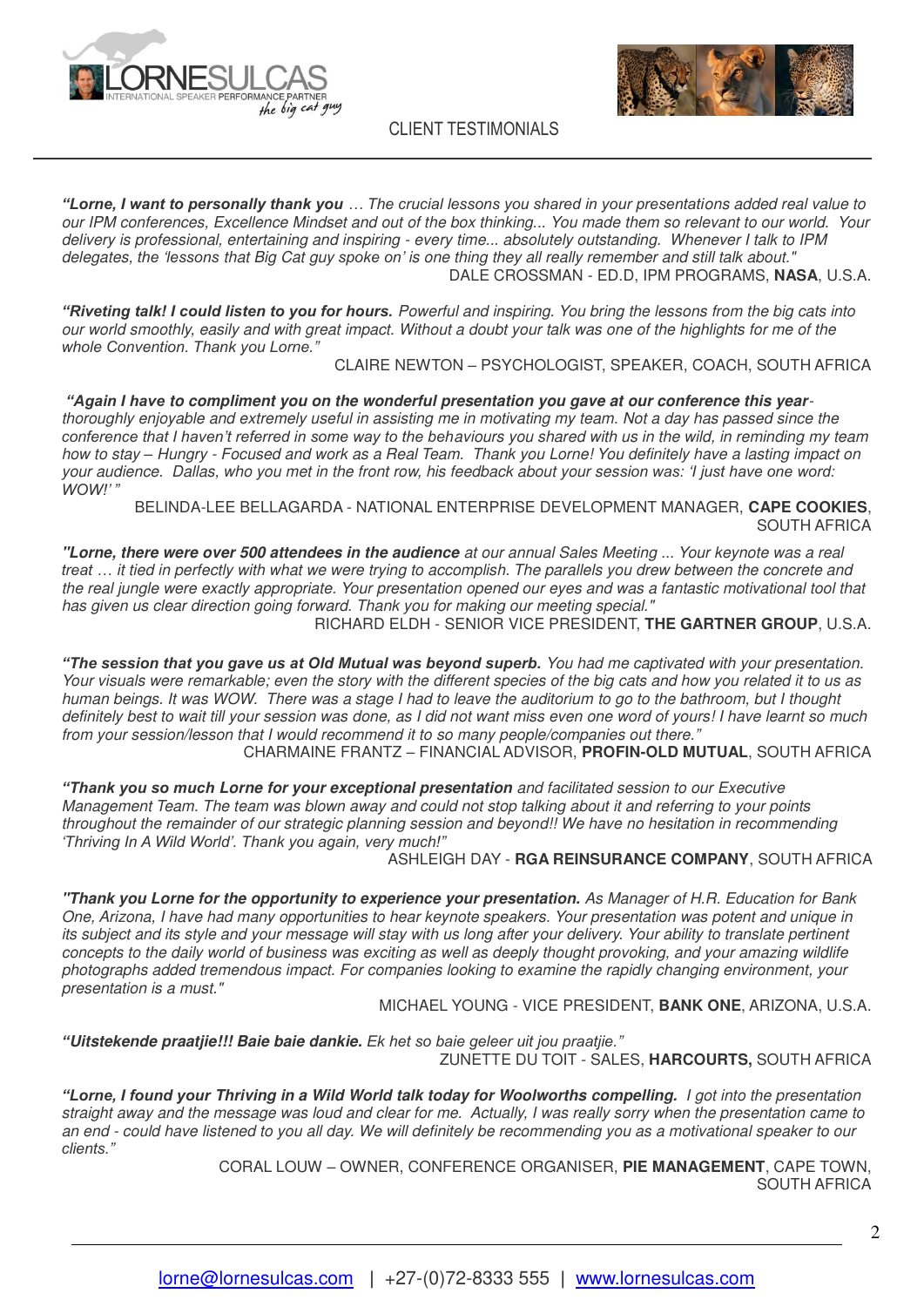



*"Thank you for the opportunity to listen and learn from Lorne'*s exciting and astonishing life experiences**.** His presentation really resonated *with me. I loved that he could adapt his talk to meet our current business' needs and give us the shake up we needed. I'd really recommend his presentation. He is such an inspiring individual."*  MARCELLE MAGGOT – HR MANAGER, **ASSOCIATED MEDIA**, SOUTH AFRICA

 $\mathcal{L}_\text{max}$  and  $\mathcal{L}_\text{max}$  are the set of the set of the set of the set of the set of the set of the set of the set of the set of the set of the set of the set of the set of the set of the set of the set of the set o

*"When we hosted our inaugural Elite Sport Summit featuring delegates representing some of the biggest and most*  successful elite sports teams around the world, we knew we had to kick off with a bang. **Thanks to Lorne, we did just that with a uniquely African presentation that had everyone in the room absolutely buzzing.** *Lorne's ability*  to draw parallels between the elite sport world and the African bush is nothing short of mesmerizing and there is no doubt that he could do the same for any other field. It was a pleasure to work with Lorne and we will certainly be doing *so again. An unforgettable presentation!"*

KYLE DUTTON – COMMERCIAL DIRECTOR, **CONQA SPORT**, SOUTH AFRICA / UNITED KINGDOM

*"The keynote speaker Lorne Sulcas was a superb choice*. Everyone enjoyed his inspirational and enthralling *presentation. Such a very good topic he spoke about."*

KAREN OVERBOSCH – **BAKER HUGHES**, SOUTH AFRICA

*"***Lorne, I wanted to thank you so much for your Bushveld Lessons** session on team effectiveness. It was everything I thought it would be and more. Your stories were incredible in terms of what you've been able to observe and how you apply it to professional concepts in a relevant and colorful way. The analogies were exciting and very meaningful, and I loved your sense of humor and the great rappore you had with the people there. I'm sorry for the people who were not able to attend because they missed out on a really engaging and innovative learning opportunity. Lorne, you are a breath of fresh air. I really hope that there will be some opportunities in the future to work together in any way that presents itself. Thanks again from the bottom of my heart."

MARCIA KENT - ORGANIZATIONAL DEVELOPMENT SPECIALIST, **MINES & ASSOCIATES**, DENVER, U.S.A.

*"***Hi Lorne, I thoroughly enjoyed your keynote presentation this morning.** I love cats and I loved your photography *–* WOW! Your presentation really resonates with my beliefs about strategies to enable a successful, efficient team, which is so essential to what we do. My friend Anni, who attended with me, was really inspired and *chatted excitedly all the way home about everything you talked about that she's now going to do in her own business."*  SANDY WALSH – **LYONESS**, SOUTH AFRICA

*"I heard Lorne speak and was so impressed that I invited* **him** to do his keynote presentation at the National Convention of the Professional Speakers Association of Southern Africa. We were thoroughly impressed with the combination of his story telling, wonderful photography, teaching about wild life and then the application of this story to our business lives. He presents simple but powerful lessons in the most entertaining manner. Highly recommended.*"* CHARLOTTE KEMP – 2015 NATIONAL CONVENTION CONVENOR, **P.S.A.S.A.**, SOUTH AFRICA

**"The Thriving in a Wild World keynote address Lorne Sulcas delivered proved to be not only greatly entertaining but extremely motivational.** His grasp of the dynamics of change as they unfold in the animal kingdom was skillfully integrated into his description of how those same factors and lessons of resilience apply to the corporate environment. The combination of his compelling delivery style and the stunning photos he uses of African animals in the wild brought a new level of insight and understanding about the universal application of the impact of change to all who were there. Attendees rated his presentation as exceptional in both its educational value and entertainment quality."

## DARYL CONNER – C.E.O. AND FOUNDER, **CONNER PARTNERS® INC**, ATLANTA, U.S.A.

*"You really engaged with the aud***ience** with your stories and lessons this morning, Lorne. I thoroughly enjoyed visiting your experiences through your words, your knowledge and your stunning photos. Thank you again for a most inspiring talk and message that will stay with me for a long tim*e!"*

KIM ASHTON – CLIENT LIASON EXECUTIVE, **BISSET BOEHMKE ATTORNEYS**, SOUTH AFRICA

**"Lorne, thanks so much for your Thriving in a Wild World presentation at our management team annual conference.** Being leaders in the voice and public speaking skills training industry, I can really say that your delivery was excellent and your message thoughtful, powerful and engaging. Your humour, stories and visuals were great and you related so well your knowledge and the great take-away lessons you shared, to our business. Everyone felt *inspired and impacted by your wisdom."* 

MONIQUE RISSEN-HARRISBERG – C.E.O., **THE VOICE CLINIC**, CAPE TOWN, SOUTH AFRICA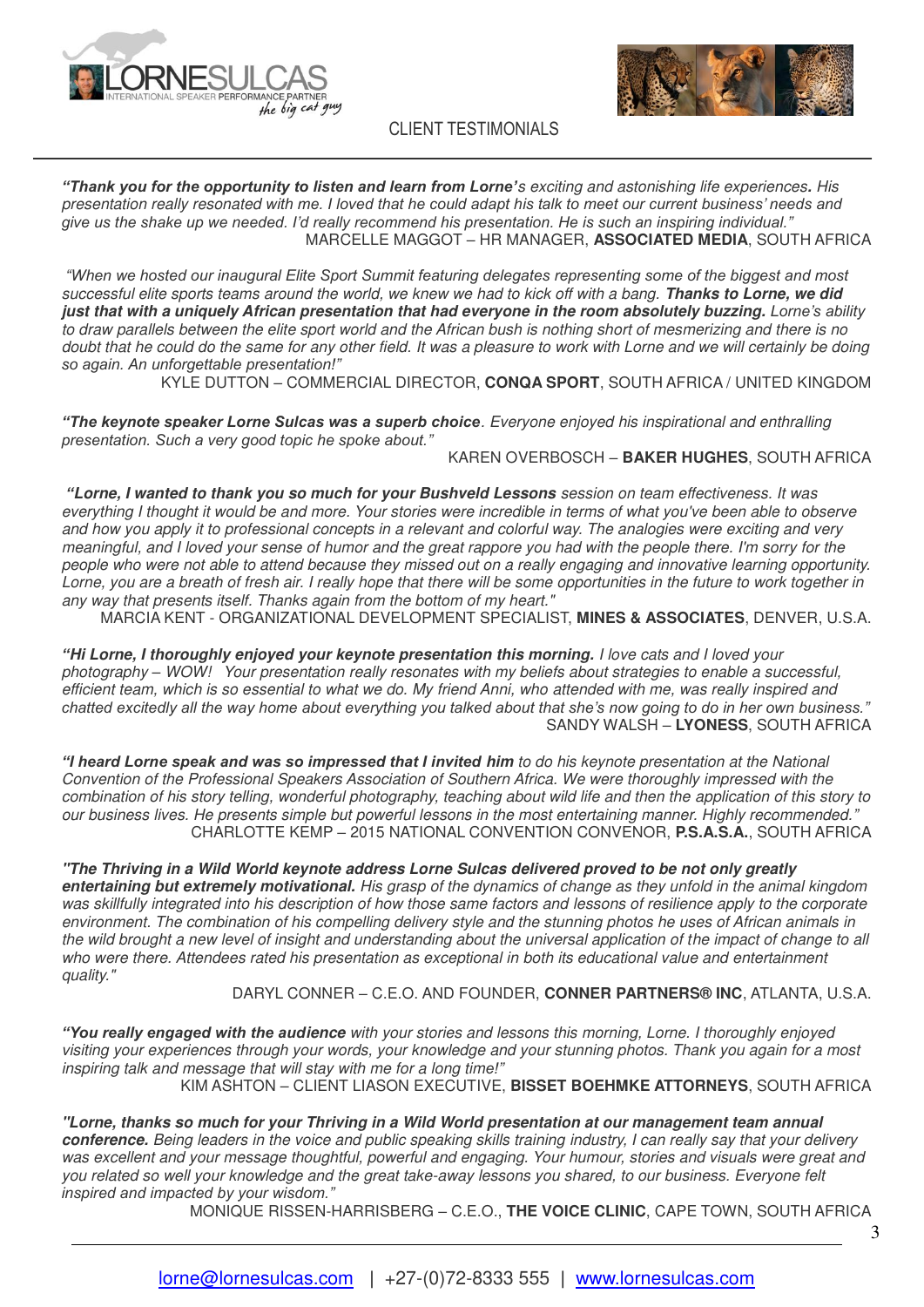



**"Dear Lorne, thank you for a most informative and thought provoking keynote address on Thriving in a Wild World.** We were most impressed by your expert knowledge of the animal behaviour and the way that you made it relevant to the business world. In very simple yet fascinating terms you refocused our minds on often forgotten business principles, giving us a new sense of direction in these often difficult economic times. This "back to basics" philosophy is just what every business needs from time to time to adapt."

 $\mathcal{L}_\text{max}$  and  $\mathcal{L}_\text{max}$  are the set of the set of the set of the set of the set of the set of the set of the set of the set of the set of the set of the set of the set of the set of the set of the set of the set o

THEO POTGIETER - FINANCIAL DIRECTOR, **TACOMA FOODS (PTY) LTD**, SOUTH AFRICA

**"I talk a lot;** people actually joke with me about how much I talk! But when I heard you speak, for once I felt compelled to listen rather than talk. You are the best speaker I've heard. I loved your presentation. It was stunning, I learned so much. I told my husband: 'Get Lorne to speak to your company.' "

JANETTE ROSENBAUM-SMITH - OFFICE MANAGER, **GREAT NORTHERN DRYWALL COMPANY**, FORT COLLINS, U.S.A.

*"Thank you Lorne.* **Your talk went down extremely well with the team** *–* everyone I spoke to loved it and found great value in the mes*sages."*

JOHAN PIENAAR - REGIONAL MANAGER CAPE PROVINCE – AGENCY FRANCHISE DIVISION, **OLD MUTUAL**, SOUTH AFRICA

*"Lorne is a passionate professional international speaker* who captures, inspires and motivates his audiences with a wonderful combination of Wild Life imagery and experiences that are aligned with metaphors to real life leadership and teamwork situations and the desired skills. Highly recommended and will definitely get him back *again."*

#### [MARTIN PRESSINGER](https://www.linkedin.com/profile/view?id=AAEAAAAV9PwB4OPUF-47Og0Dog_uMFtw_Uy2KVA&authType=name&authToken=RSFT) - PROJECT MANAGER, **ENGEN PETROLEUM**, SOUTH AFRICA

*"I had the utmost pleasure of seeing Lorne deliver* his "Thriving in a Wild World" keynote and his ability to draw real life comparisons between survival in the bush and thriving in the business world was truly first class. I was able to immediately apply insights from his talk and I can honestly say *it has yielded brilliant results!"* FEMI ADEBANJI – BUSINESS CONSULTANT / SPEAKER, NIGERIA

**"PMI SA was honoured to have Lorne deliver such engaging content in his keynote** Thriving in a Wild World: *Powerful Success Lessons from Africa's Big Cats. Lorne h*ad the packed audience captivated from start to finish with thought-provoking insights on how we can learn from nature. With his amazing stories and equally amazing photographs, he managed to transport us directly into the African wilderness to learn multiple key lessons from this fascinating world that very few people have ever seen. His dynamic personality and his ability to strike a personal chord and connect with his audience made a lasting impression. We highly recommend him for any motivational speaking engagements and we would certainly hope to host him again as a speaker."

MARKO DIVAC – BRANCH LEAD, **PMI**, SOUTH AFRICA

**"You transported me to another place.** *Your talk had such an impact on me. Thank you, Lorne."*  CHRISTELLE CLOETE – PROJECT PORTFOLIO MANAGER, **SANTAM**, SOUTH AFRICA

*"What a truly inspiring experience it was to have been part of Lorne's Team Excellence program* this year. Our full staff team of sixty people enjoyed a programme of discovery, fellowship and critical thought, at the end of which *we left feeling inspired, motivated and, above all, like a high powered team ready for any challenge. Lorne's easy*  manner allowed the session to proceed at our pace and ensured that all our needs were met. His insight and understanding of *the nature of our "people" business is remarkable and he was able to get one and all to look inward*  and forward with a clear understanding of others in our team. A truly life changing experience that I am prepared to recommend most highly to those teams lucky enough to have Lorne as a speaker and facilitator. You certainly *won't*  regret your investment. It has already more than paid off for us*."* 

GRANT WILLIAMS – HEADMASTER, FISH HOEK **PRIMARY SCHOOL**, SOUTH AFRICA

*"Lorne, your presentation on survival in* **business with reference to the big cats of Africa, was extremely inspiring and interesting**. We often forget in our work and personal environment the importance of those lessons: vision, change and especially in our situation, teamwork. The visual that you create of what it takes to overcome *challenges is very powerful… the uniqueness of your message cannot be underestimated. Many people who attended*  told their associates and colleagues about the session and how valuable it was and I have heard several people say *how disappointed they were not to have attended."* 

SHARON BRINK – MPN CO-ORDINATOR, **ENS AFRICA**, SOUTH AFRICA